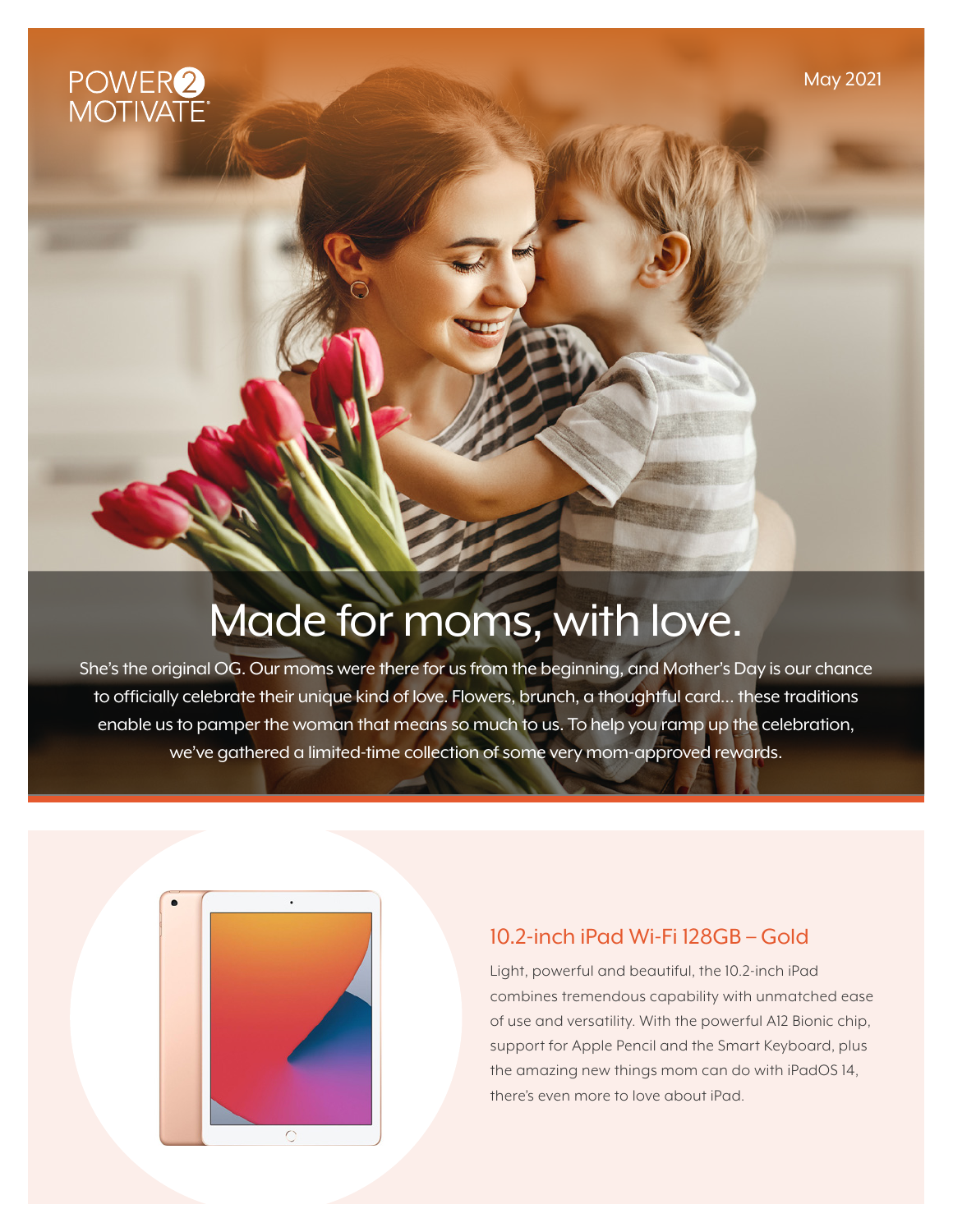### Dyson Supersonic Hair Dryer in Fuchsia/Gray

The revolutionary Dyson Supersonic hair dryer is engineered to protect mom's hair from extreme heat while drying it faster than ever before. Its V9 digital motor and unique air flow can help increase hair smoothness by 75%, increase shine by up to 132% and decrease frizz and flyaways by up to 61%.





## Fitbit Sense - Lunar White/Soft Gold Stainless Steel

Fitbit Sense is the advanced smartwatch that guides you toward better health. Screen your heart for AFib right from your wrist, detect and manage stress, better understand sleep quality and even track skin temperature patterns. The Fitbit Sense features up to 6 days of battery life and always-on activity tracking.

#### Coach New York for Women Eau de Parfum - 3.4 fl oz

This floral and fruity eau de perfum from Coach blossoms juicy notes of pear, alba rose and cedarwood — a fragrance full of contrasts, inspired by the spontaneous energy and downtown style of New York City. Spirited and sparkling, yet sensual and feminine, it opens with bright, sparkling notes before drying down to a sensual suede musk.